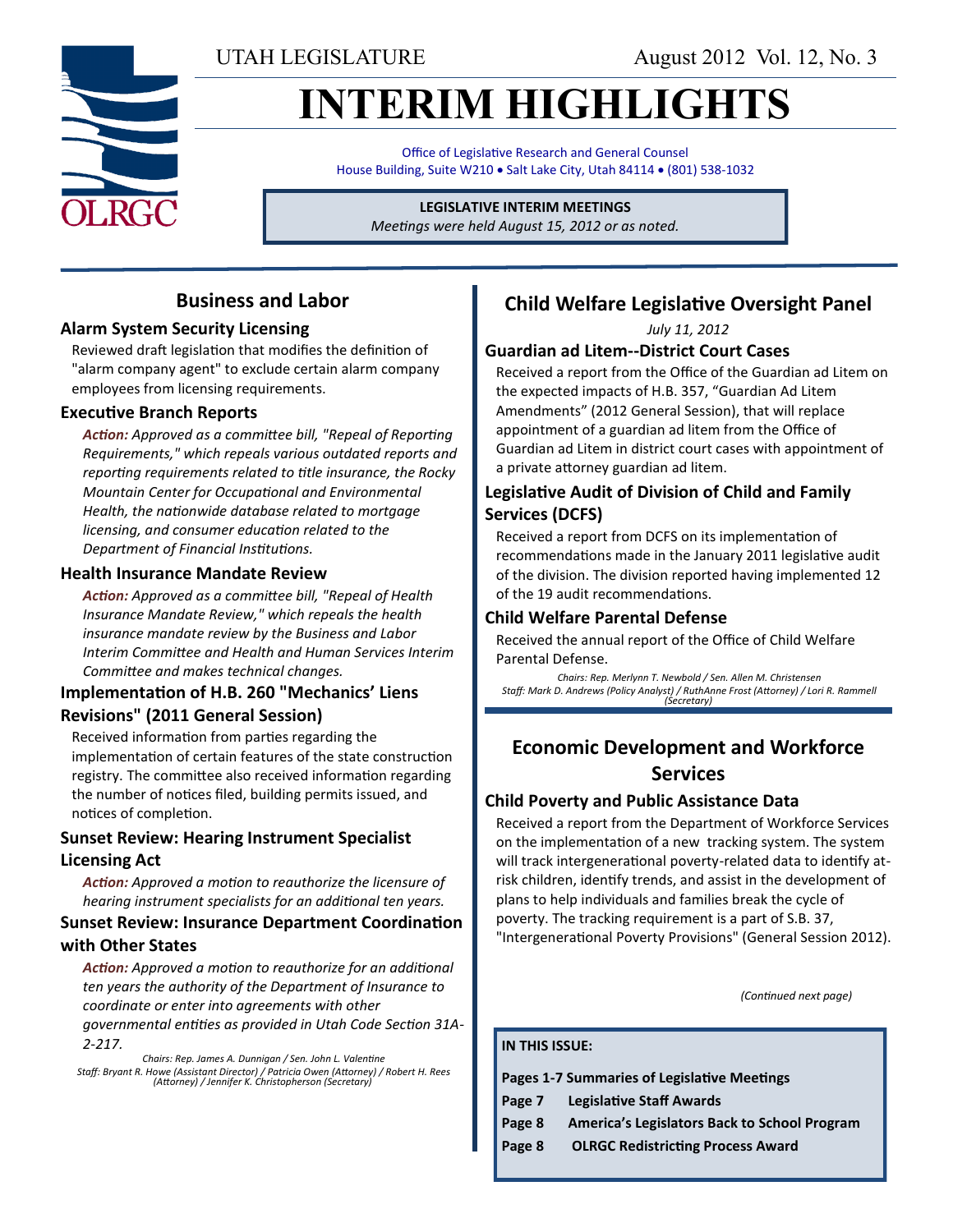### PAGE 2 UTAH LEGISLATURE • August 2012

### **Department of Workforce Services - Organizational Changes**

Received a report from the Department of Workforce Services on the incorporation of the Division of Housing and Community Development into the department, effective July 1, 2012. This change is a result of H.B. 139, "Department of Community and Culture Amendments" (2012 General Session).

### **Status of Child Care Report**

Received a report from the Department of Workforce Services on the Child Care Assistance Program. The program provides child care assistance to low-income families to allow parents to work outside the home.

### **Unemployment Insurance Trust Fund**

Received a report and recommendations from the Department of Workforce Services on the Unemployment Insurance Trust Fund. Money from the fund is used to provide a financial unemployment benefit of up to 26 weeks for employees who are terminated from employment through no fault of their own. The fund is financed by employer contributions based on a payroll formula.

*Action: Voted to direct committee staff to open a bill file on unemployment insurance fraud and penalties.*

*Chairs: Rep. Jim Bird / Sen. Stuart C. Reid Staff: Benjamin N. Christensen (Policy Analyst) / Peter Asplund (Attorney) / Robert H. Rees (Attorney) / Debra Hale (Secretary)*

### **Economic Development Task Force**

*July 19, 2012*

### **Economic Development Issues**

Discussed future task force meetings and issues that members would like to study. Directed staff to use the issues discussed and comments from task force members to create a draft calendar of future task force meetings.

### **Tourism as a Component of Economic Development**

Received presentations from various tourism industry representatives regarding the impact that tourism has on economic development in Utah. The Utah Office of Tourism noted that tourism generates approximately \$2.5 billion in revenues each year. The task force requested that the tourism industry representatives work with staff to identify a list of actions that the Legislature could take to encourage and facilitate economic development through tourism.

#### *August 16, 2012*

### **Keys to Utah Economic Development**

Received a panel presentation from some of Utah's leading economists, consultants, and financiers and discussed the various factors that have made Utah one of the top states for economic vitality. Discussion focused on the strengths and weaknesses of Utah regarding economic development. Infrastructure spending, hosting the Olympic games, investment in technology, and the creation of a "rainy day fund" are policies that have improved the state's economic vitality.

Some of the issues discussed related to the future of economic development in the state included investment in early education, immigration reform, a need to review the current tax system, coordination and unity between the state and local governmental entities, addressing disparities between urban and rural communities relating to attracting businesses, and engaging and encouraging our national leaders to address economic issues.

*Chairs: Rep. Brad R. Wilson / Sen. Stuart C. Reid Staff: Benjamin N. Christensen (Policy Analyst) / Nathan W. Brady (Policy Analyst) / Robert H. Rees (Attorney) / Jennifer K. Christopherson (Secretary)*

### **Education**

### **Utah Core Standards**

Received a report from the State Superintendent of Education explaining that the State Board of Education is open to considering specific suggestions for improving core standards and has made an online survey available to receive suggestions. He also reported that the board has decided to withdraw from a consortium of states formed to develop assessments aligned with the Common Core State Standards. The board elected to withdraw from the consortium to avoid the appearance of a conflict of interest while the board issues a request for proposals for a new assessment system. The committee received comments in opposition to the Common Core State Standards from the Pioneer Institute, a public policy research organization, and AccountabilityWorks, an organization that develops assessment and accountability systems.

### **Utah Data Alliance and the State Longitudinal Data System**

Received a presentation from the Utah Data Alliance, the Utah State Office of Education, and the Utah Education Policy Center regarding the Utah Data Alliance and the state longitudinal data system. The Utah Data Alliance conducts educational research and analysis utilizing an integrated statewide longitudinal system of individual, de-identified information with the goal of improving educational and workforce preparation programs.

### **Waiver of Federal Education Law Requirements**

Received a presentation from the Utah State Office of Education regarding a recently granted waiver of certain requirements of federal education law. The waiver allows Utah to replace a federally prescribed school accountability system with a state-developed accountability system.

*Chairs: Rep. Francis D. Gibson / Sen. Howard A. Stephenson Staff: Allison M. Nicholson (Policy Analyst) / Constance C. Steffen (Policy Analyst) / Angela Oakes Stallings (Attorney) / Debra Hale (Secretary)*

## **Government Operations**

### **Privatization Policy Board Report**

Received the annual, statutorily required report from the Privatization Board on its activities, recommendations on privatizing goods and services provided by a government agency, and the status of the Commercial Activities Inventory required under Section 63I-4-301.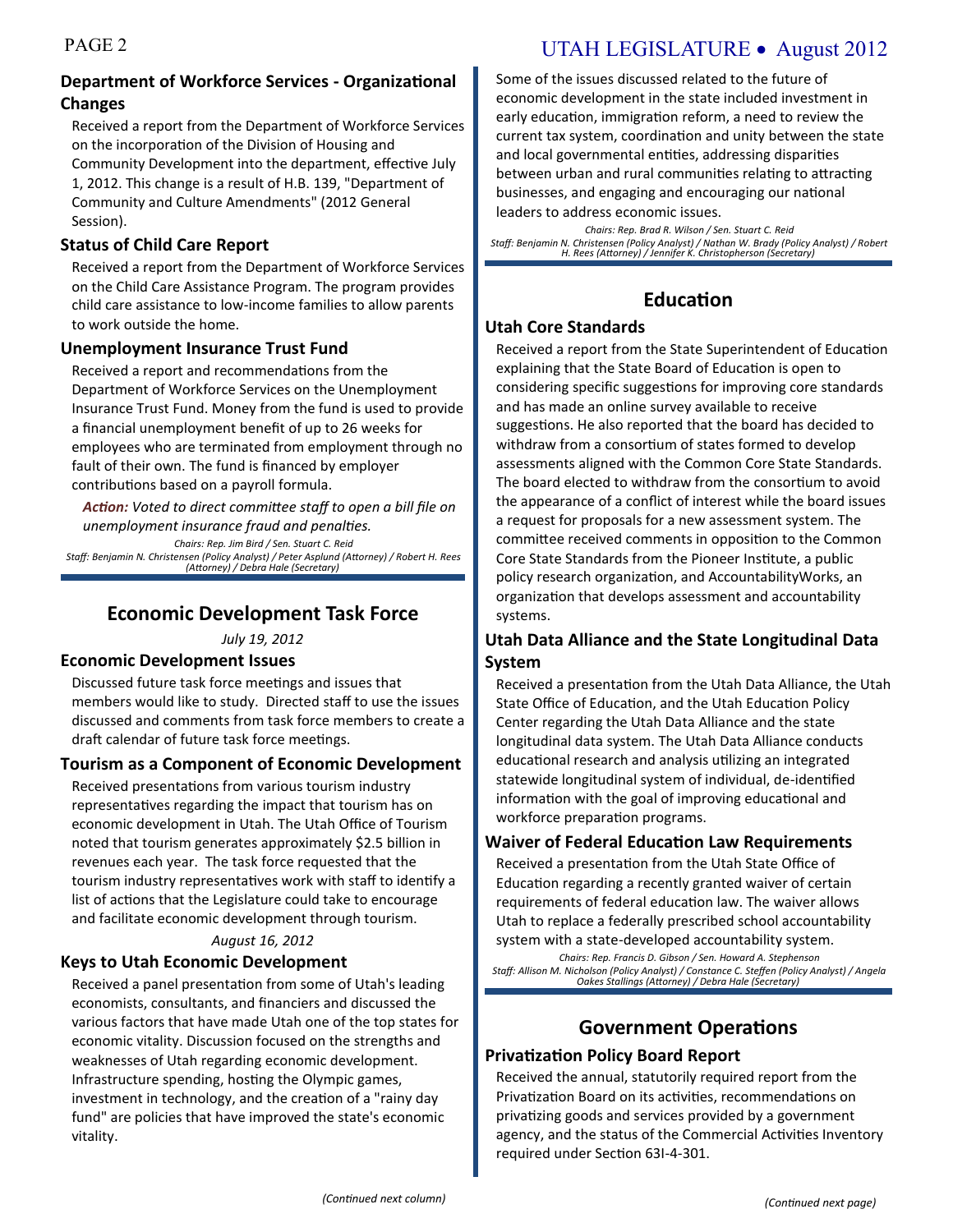### PAGE 3 INTERIM HIGHLIGHTS • August 2012

### **Reorganization of Administrative Support Functions Report**

Received the annual, statutorily required report from the Department of Administrative Services (DAS) on whether the administrative support functions of certain executive branch departments should be performed by DAS or another executive branch agency and the feasibility of transferring administrative support functions to the department or another executive branch agency.

### **Draft of Boards and Commissions Bill**

Reviewed draft legislation, "Boards and Commissions Amendments," which includes the repeal of several boards and commissions created in state statute. The committee also received public comment regarding the draft legislation, including why the repeal of certain other boards or commissions should be added to the draft, and discussed criteria for considering whether the repeal of additional boards and commissions should be included in the draft legislation.

### **Uniform Code References**

Discussed the position titles of executive branch department heads, as provided in state statute, and whether legislation should be prepared to establish uniformity in referring to these positions of authority.

*Action: Directed staff to contact the executive branch to determine its level of interest and concern with the issue of varying position titles among executive branch department heads.*

*Chairs: Rep. Kraig Powell / Sen. Peter C. Knudson Staff: Art L. Hunsaker (Policy Analyst) / Emily R. Brown (Attorney) / Thomas R. Vaughn (Attorney) / Anna M. Allen (Secretary)*

### **Health and Human Services**

### **Parental Rights of Biological Fathers in Adoption**

Considered draft legislation, "Adoption Amendments," that relates to the notice and consent of a biological father prior to the adoption of a child.

### **Promoting Wellness in Medicaid**

Received a report from the Department of Health on six approaches it uses to promote wellness among Medicaid enrollees. The department and a community advocacy organization suggested actions that could be taken to improve wellness efforts.

*Chairs: Rep. Paul Ray / Sen. Allen M. Christensen Staff: Mark D. Andrews (Policy Analyst) / RuthAnne Frost (Attorney) / Cathy J. Dupont (Attorney) / Lori R. Rammell (Secretary)*

### **Health System Reform Task Force**

### *July 10, 2012*

### **Responding to the Federal Patient Protection and Affordable Care Act**

Received a report from committee staff on the June 28 decision by the U.S. Supreme Court on the federal Patient Protection and Affordable Care Act.

Among other things, the court ruled that the federal government may not penalize a state by withholding all of its federal Medicaid funding if the state fails to expand Medicaid eligibility to 133% of the federal poverty level, as required by the act. The task force discussed the implications of the decision and received 10-year estimates of the fiscal impact of expanding Medicaid from the Department of Health. The task force also received reports from the four workgroups it organized at its May meeting. The Insurance Market Issues Workgroup reported on the public input the workgroup received during statewide public hearings held June 19 at 11 locations around the state regarding the selection of an essential health benefits package. The package will include the minimum benefits that must be offered by individual and small group insurers inside and outside health insurance exchanges beginning January 1, 2014.

### *July 18, 2012*

### **Responding to the Federal Patient Protection and Affordable Care Act**

Received a report from the Governor's Health Reform Implementation Coordinator advising that the executive branch has not yet decided which of the three health insurance exchange models permitted under the federal Patient Protection and Affordable Care Act (PPACA) it thinks should be implemented by the state. The coordinator noted that any decision made this year does not have to be permanent and discussed the potential impact of the November 6 general election on implementation of the act. The coordinator also answered many questions and identified key issues and concerns about how the state is responding to the requirements of the federal PPACA.

Received a report from committee staff that the federal government has not imposed a deadline on states for deciding whether to expand Medicaid eligibility as permitted under the act. The task force also received a report from committee staff on employer penalties and tax credits under the act.

#### *August 16, 2012*

### **Responding to the Federal Patient Protection and Affordable Care Act**

Received public input and considered which health insurance plan of ten possibilities should be recommended as minimum health insurance coverage beginning in 2014.

Received reports from four workgroups working on topics of interest to the task force.

Received a report from staff on the state's options under each of three models for implementing a health insurance exchange pursuant to the federal PPACA.

*Action: Voted to recommend the PEHP Basic Plus state employee health insurance plan as the plan which the Insurance Commissioner should designate by administrative rule within 30 days as the state's essential health benefits package under the federal PPACA.*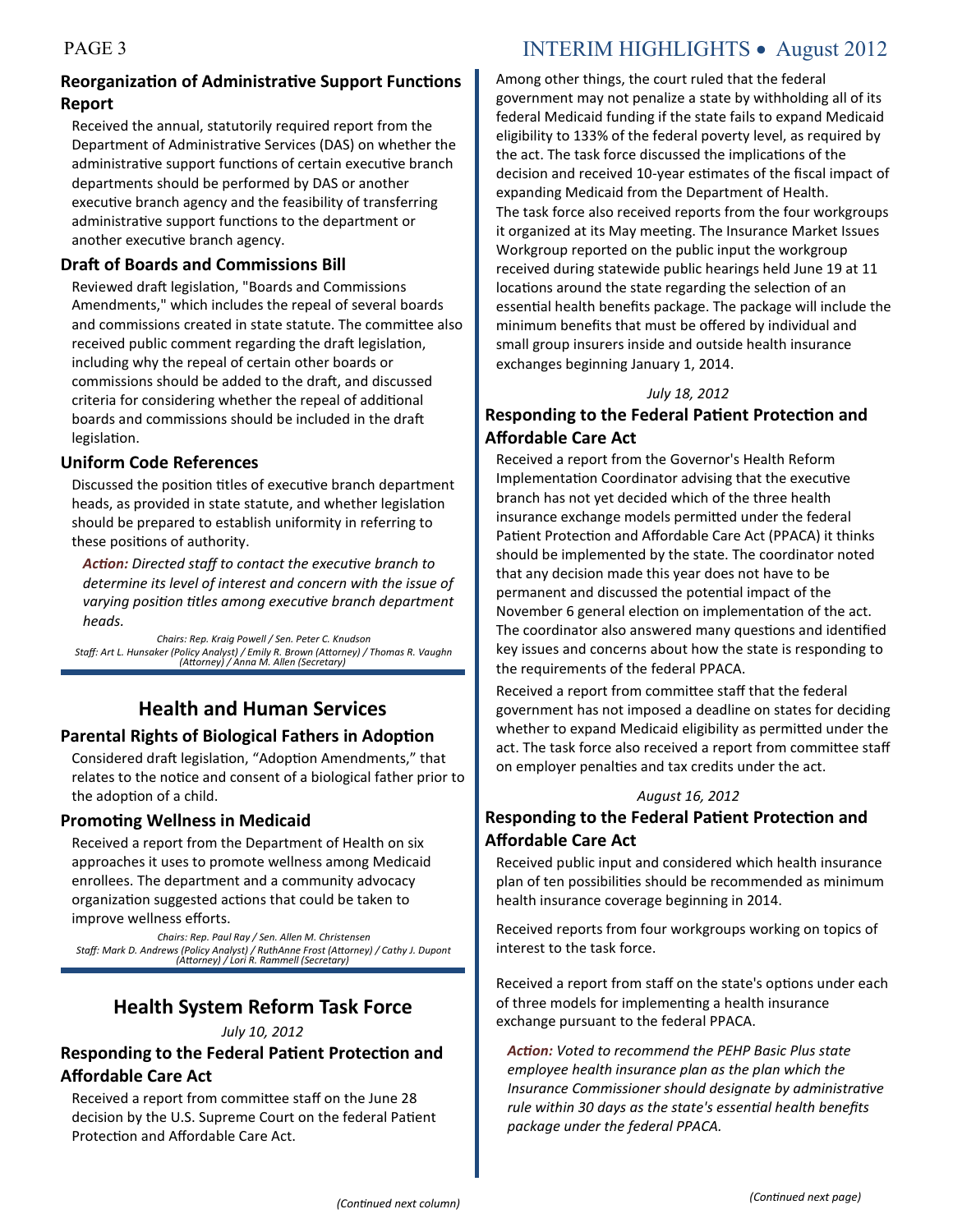*Also voted to recommend that the state operate the reinsurance program required by the federal PPACA and to communicate that recommendation to the governor for inclusion in the November 16 health insurance exchange report due to the federal government.*

*Chairs: Rep. James A. Dunnigan / Sen. Wayne L. Niederhauser Staff: Mark D. Andrews (Policy Analyst) / RuthAnne Frost (Attorney) / Cathy J. Dupont (Attorney) / Lori R. Rammell (Secretary)*

### **Judiciary**

### **Alimony Draft Legislation**

Reviewed draft legislation, "Alimony Amendments," which allows a court to consider fault under certain circumstances when awarding alimony.

Reviewed draft legislation, "Offer of Judgment in Civil Cases," which provides authority for attorney and witness fees in cases tried after a settlement offer was not accepted.

### **Rights of Parents and Children**

Received a presentation from a legislator on H.B. 161, "Rights of Parents and Children" (2012 General Session). The committee discussed compliance with legislative audit recommendations given to the Department of Human Services and the Division of Family and Child Services.

*Chairs: Rep. Kay L. McIff / Sen. Mark B. Madsen Staff: Chelsea B. Lloyd (Policy Analyst) / Esther Chelsea-McCarty (Attorney) / Jennifer K. Christopherson (Secretary)*

### **Law Enforcement and Criminal Justice**

### **Capital Punishment**

Discussed the statutes and current process of capital punishment and the cost of imposing capital punishment versus sentencing a defendant to life without parole. The Office of the Attorney General provided an overview of the capital punishment statutes in Utah, the legal process, how Utah laws meet or exceed federal requirements, and how the process compares to non-capital offense cases. The Office of the Legislative Fiscal Analyst provided an overview of estimated costs of imposing the death penalty versus life without parole.

### **Forfeited Property Report**

Received a report from the Commission on Criminal and Juvenile Justice regarding the equitable sharing of funds or property reported by Utah law enforcement agencies on federal asset forfeiture cases. State agencies in Utah received just over \$2 million in fiscal year 2012 which is greater than the \$1.8 million that state agencies reported in fiscal year 2011.

### **Multi-Agency Strike Force**

Received a report from the Office of the Attorney General regarding the activities and accomplishments of the Multi-Agency Strike Force. The strike force is authorized in statute to combat violent crimes and other major felony crimes associated with illegal immigration and human trafficking. In fiscal year 2011, the strike force opened 158 investigations, arrested 113 suspects, dismantled 15 document mills, and seized over \$1 million.

## PAGE 4 UTAH LEGISLATURE • August 2012

### **Use of Criminal Surcharges and Fines**

Received a report from the Commission of Criminal and Juvenile Justice regarding the surcharges and fines that were established by statute to help fund drug enforcement activities. Last year, the Law Enforcement Operations Account and the Criminal Forfeiture Restricted Account provided Utah agencies with almost \$3 million in narcotics and major crime enforcement assistance. This assistance is in addition to providing support for drug courts and prevention treatment support.

*Chairs: Rep. Curtis Oda / Sen. Todd Weiler Staff: Nathan W. Brady (Policy Analyst) / Susan Creager Allred (Attorney) / Lori R. Rammell (Secretary)*

### **Legislative Information Technology Steering Committee**

*August 14, 2012*

### **Desk Phone Contract**

Reviewed the options and results from requests for proposals for desk phone contract options, including:

- Maintaining the existing phone system;
- Contracting for a hosted phone system;
- Contracting for a non-hosted phone system; and
- Using only cell phones.

*Action: Directed staff to survey legislators to determine the number of phones needed and refine the costs of the phone systems based on these responses.*

### **Mobile Phone Contract**

Reviewed the results of the mobile phone request for proposals and reviewed options ranging from continuing the existing contract for mobile phones to buying phones from the Western States Contracting Alliance contract.

#### *Action:*

- *Voted to continue the existing T-Mobile contract with an option for legislators to contract with Verizon and provide the option of reimbursement if neither carrier works.*
- *Directed staff to survey each legislator so the contracts can be negotiated.*

*Chairs: Rep. John Dougall / Sen. Curtis S. Bramble Staff: Thomas R. Vaughn (Attorney) / Mark J Allred (IT Manager) / Samantha Coombs (Secretary)*

### **Legislative Records Committee**

*August 6, 2012*

### **GRAMA Fees**

Discussed the Democratic Party's request to waive the fee assessed for gathering information related to the Democratic Party's Government Records and Access Management Act request regarding redistricting. The committee decided to receive and consider additional information at a future meeting.

*Chair: President Michael G. Waddoups Staff: Michael E. Christensen (Director) / Cathy J. Dupont (Attorney) / Emily R. Brown (Attorney) / Jennifer K. Christopherson (Secretary)*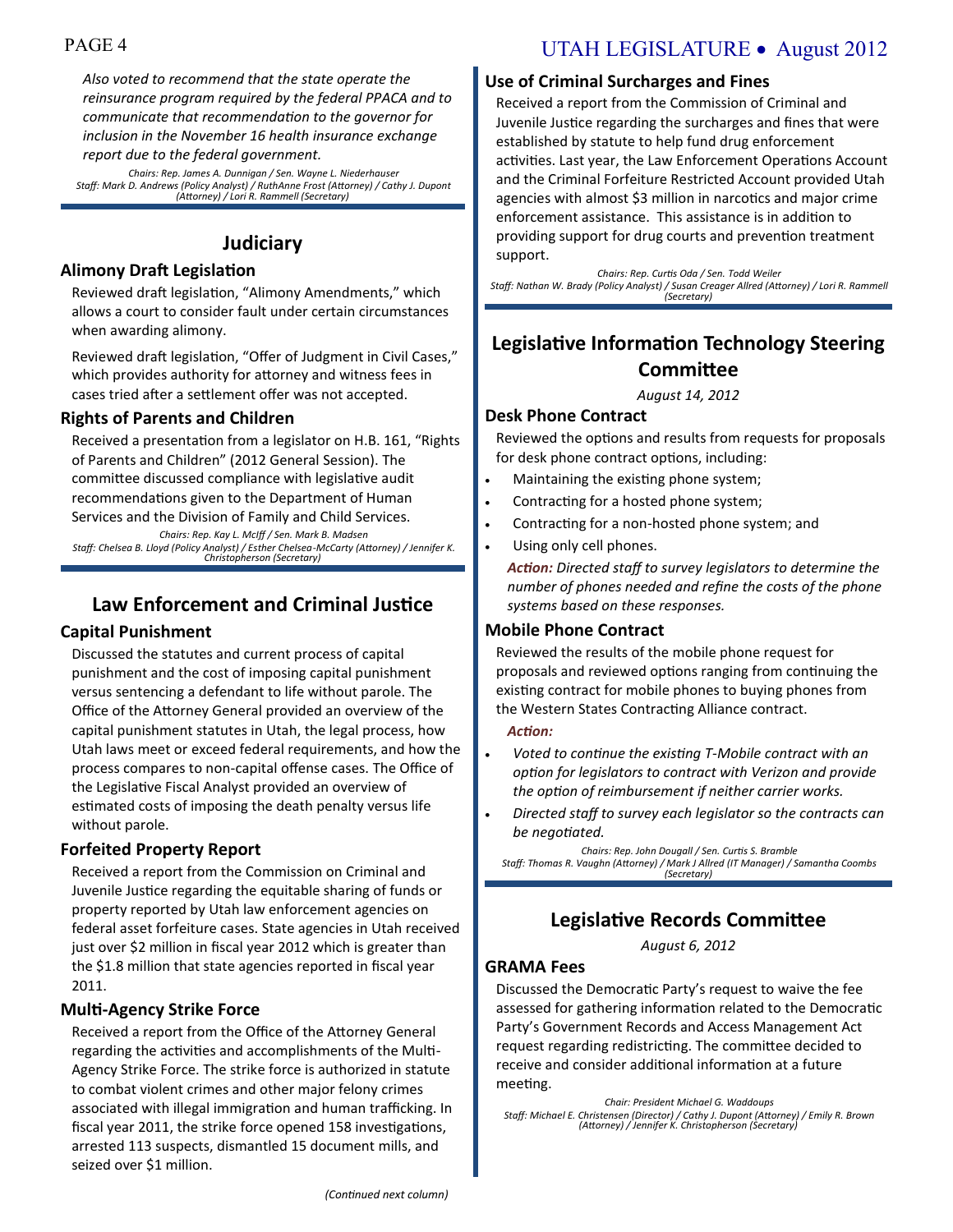### **Natural Resources, Agriculture, and Environment**

### **Big Game Hunting**

Received a report from the Division of Wildlife Resources on opportunities for big game hunting in the state and how the division administers big game hunting tags and licenses.

### **Public Lands Policy Coordinating Office**

Received a report from the Public Lands Policy Coordinating Office on the activities and expenditures of the office, including efforts to establish federal R.S. 2477 rights of way.

### **Sage Grouse Working Group**

Received a report from the Public Lands Policy Coordinating Office on the activities of the Sage Grouse Working Group. The working group was established by the governor to propose ways to protect sage grouse populations and habitat in order to avoid listing under the Endangered Species Act. The working group intends to make recommendations to the governor by the end of August.

### **School Trust Lands**

Received a report from the Children's Land Alliance Supporting Schools on its efforts to advocate for the use of school trust lands to provide educational opportunities in the states.

*Chairs: Rep. Roger E. Barrus / Sen. Ralph Okerlund Staff: J Brian Allred (Policy Analyst) / Tracy J. Nuttall (Attorney) / Kimberly A. Heiner (Secretary)*

### **Political Subdivisions**

### **Associations of Government**

Received a presentation explaining the purpose and the activities of Utah's seven Associations of Government.

### **County Recorder Authority to Reject a Wrongful Lien**

Considered draft legislation, "Wrongful Lien Amendments," that would repeal the current statute that allows a county recorder to reject a wrongful lien within the county recorder's scope of employment.

### **Government Competition with Private Enterprise**

Received comments from higher education organizations, school districts, cities, towns, counties, local districts, special service districts, and the Privatization Policy Board. The comments were in response to concerns about government entities competing with private enterprise. The government entities explained the guidelines and justifications used to decide whether or not a governmental entity should engage in an activity that could be construed as government competition with private enterprise.

*Chairs: Rep. R. Curt Webb / Sen. Casey O. Anderson Staff: Joseph T. Wade (Policy Analyst) / Victoria Ashby (Attorney) / Samantha Coombs (Secretary)*

### PAGE 5 INTERIM HIGHLIGHTS • August 2012

### **Public Utilities and Technology**

### **Federal Universal Service Fund Allocation**

Received presentations by rural telecommunication providers about the federal Universal Service Fund (USF) which is designed, in conjunction with state funds, to provide affordable rural telecommunication services. The Federal Communications Commission is proposing reallocating USF funding to more urban areas, which would have the effect of increasing the ratepayer contribution to the state universal service fund.

### **Utility Integrated Resources Plans**

Received presentations from regulated utility providers, both electric and natural gas, about their integrated resource plans (IRPs), how those plans are used to project power needs, and the construction of resources to meet the growth demand. Those plans indicated a significant increase in energy demand and a shift of base load energy production from coal to natural gas and renewables.

Received a presentation from the Utah Association of Energy Users which emphasized the importance of those IRPs incorporating future cost, reliability, and adequacy.

Received a report from the Office of Consumer Services on the complexity of IRPs, particularly with the rapid development of natural gas and the changing base fuel load for electric power plants. It concluded that the process can meet the public's needs with improvements in selected areas by electric utilities.

*Chairs: Rep. Michael E. Noel / Sen. J. Stuart Adams Staff: Richard C. North (Policy Analyst) / Robert H. Rees (Attorney) / Tracey Fredman (Secretary)*

### **Retirement and Independent Entities**

### **Heber Valley Historic Railroad Authority**

Received a presentation from the Heber Valley Historic Railroad Authority which explained that the organization is an independent state agency responsible for operating and maintaining a scenic and historic railroad in Heber Valley.

### **Independent Entities Study**

Received an explanation from committee staff on the legal status of independent entities and provided the handout, "A Guide to Utah's Independent Entities." The guide inventories and explains the purposes of existing independent entities.

### **Public Employees Health Program (PEHP) Updates**

Received an update from PEHP on Active Enrollment, the Clinical Health Information Exchange (cHIE), the Autism Pilot Program, and the U.S. Supreme Court ruling on the federal Patient Protection and Affordable Care Act.

### **Retirement Eligibility -- Termination of Employment**

Received a briefing from the Utah Retirement Systems (URS) on the requirement that an employee must discontinue employment with all URS-participating employers in order to be eligible to retire. This restriction requires ending employment unrelated to the job from which the employee is retiring, including a position as a part-time appointed board member or a part-time elected official.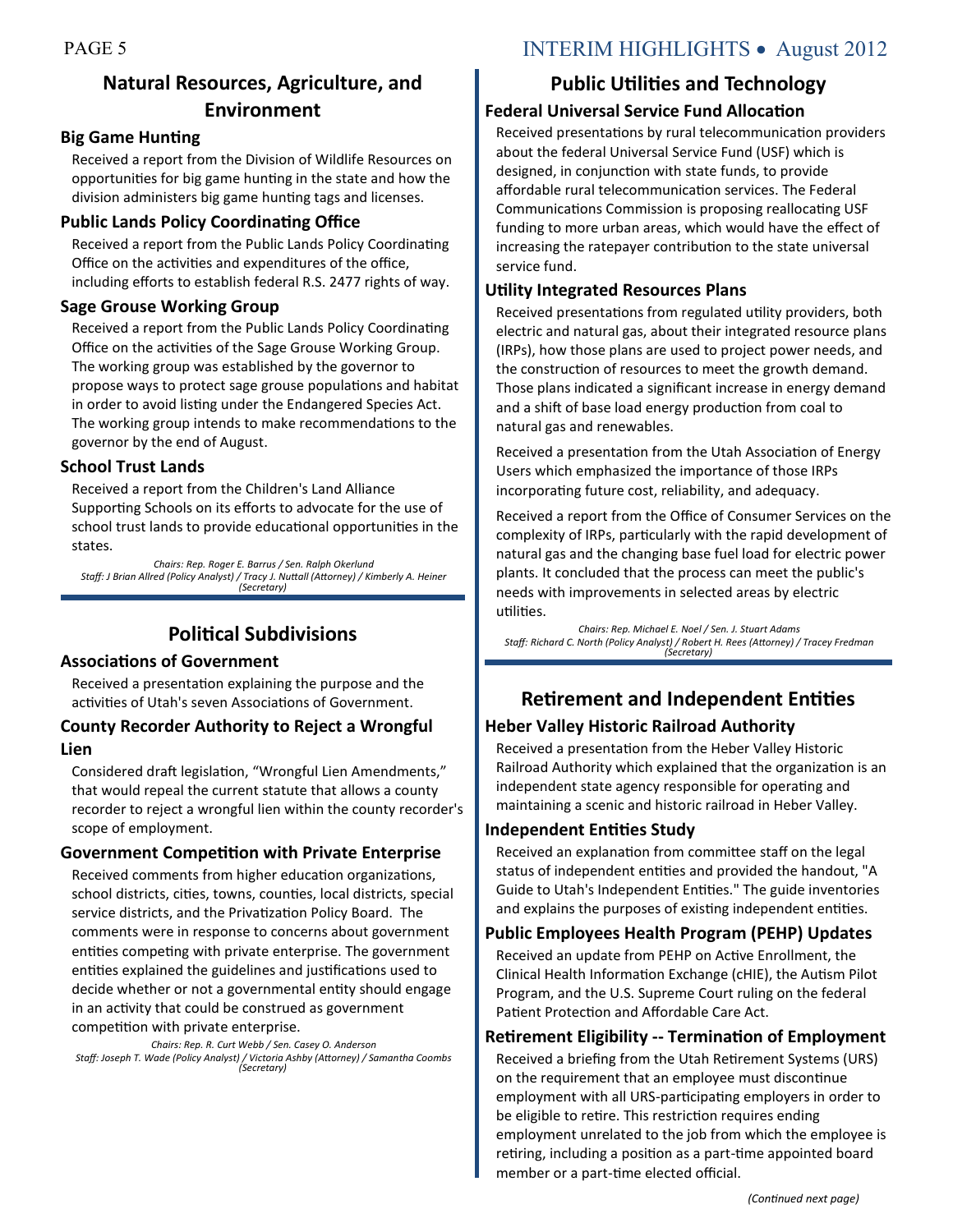*Action: Approved as a committee bill, "Retirement Amendments," which allows an employee to retire without leaving office as an elected official or a part-time board member if the employment is not related to the elected or appointed office.*

*Chairs: Sen. Todd Weiler / Rep. Don L. Ipson Staff: Benjamin N. Christensen (Policy Analyst) / Cathy J. Dupont (Attorney) / Peter Asplund (Attorney) / Shannon C. Halverson (Attorney) / Mark Bleazard (Fiscal Manager) / Debra Hale (Secretary)*

### **Revenue and Taxation**

### **Interim Study Topics**

*Action: Voted to open committee bill files related to the following topics:*

- *The time period for paying a tax, fee, or charge after a judicial decision is rendered;*
- *Incentives for remote sellers to collect sales and use tax;*
- *A personal property exemption from property taxes; and*
- *The use of sales and use tax revenues for water projects.*

#### **Property tax**

Reviewed draft legislation, "Licensing of Property Appraisers," which creates exemptions from appraiser licensing requirements for certain property tax appeal assistance.

### **Revenue Collections**

Received an update from committee staff on FY 2012 preliminary year-end revenue collections, which came in above projections. Corporate income taxes, in particular, were significantly above projections.

### **Sales and Use Tax - Internet and Other Remote Sellers**

*Action: Approved as a committee bill, "Joint Resolution on Remote Sales," which encourages Congress to enact legislation authorizing states to require sellers without physical nexus to collect sales taxes on its sales in the state.*

### **Transportation Funding**

Discussed a proposal to authorize local governments to impose a dedicated property tax for road maintenance.

*Action: Approved a motion to consider a broad range of transportation funding alternatives at a future committee meeting and to request that the Legislative Management Committee authorize a joint meeting of the Transportation Interim Committee and the Revenue and Taxation Interim Committee to discuss transportation funding alternatives.*

*Chairs: Rep. Patrick Painter / Sen. Curtis S. Bramble Staff: Bryant R. Howe (Assistant Director) / Phillip V. Dean (Policy Analyst) / Rebecca L. Rockwell (Attorney) / Samantha Coombs (Secretary)*

### PAGE 6 UTAH LEGISLATURE • August 2012

### **Judicial Confirmation**

*August 13, 2012*

The Senate confirmed Ms. Su J. Chon and Mr. James T. Blanch as district court judges in the Third Judicial District on August 15, 2012.

*Chairs: Sen. Scott K. Jenkins Staff: Jerry D. Howe (Managing Policy Analyst) / Michael E. Christensen (Director) / Esther Chelsea-McCarty (Attorney) / Jennifer K. Christopherson (Secretary)*

### **State Water Development Commission**

*August 14, 2012*

### **Conversion of Agricultural Water**

Discussed the amount of water used in agricultural production and issues associated with converting some agricultural water to municipal and industrial use.

#### **Development of Water Resources**

Reviewed a 2003 legislative task force report on water resource funding and discussed future funding needs, including a proposal to build a pipeline from Lake Powell to Washington County.

#### **Water Conservation**

Discussed water consumption in the state and efforts to encourage water conservation.

*Chairs: Rep. Patrick Painter / Sen. Margaret Dayton Staff: J Brian Allred (Policy Analyst) / Tracy J. Nuttall (Attorney) / Kimberly A. Heiner (Secretary)*

### **Transportation**

### **Federal Highway Program Update**

Received a presentation from the Utah Department of Transportation regarding the recently adopted federal highway funding bill that appropriates highway funds to Utah in the amount of \$312 million in FY 2013 and \$314 million in FY 2014.

### **Transporting Natural Resources**

Discussed the need to increase the capacity of transporting natural resources out of the Uintah Basin.

### **Local Transportation Corridor Preservation Fund**

*Action: Approved as a committee bill, "Local Transportation Corridor Preservation Fund Amendments," which modifies how funds in the Local Transportation Corridor Preservation Fund may be used for certain transportation planning purposes.*

### **Operation and Management of State Aircraft**

Received presentations from committee staff, Utah Department of Transportation (UDOT), Department of Public Safety, Department of Health, and Division of Facilities Construction and Management regarding the usage of three state planes that are operated by UDOT.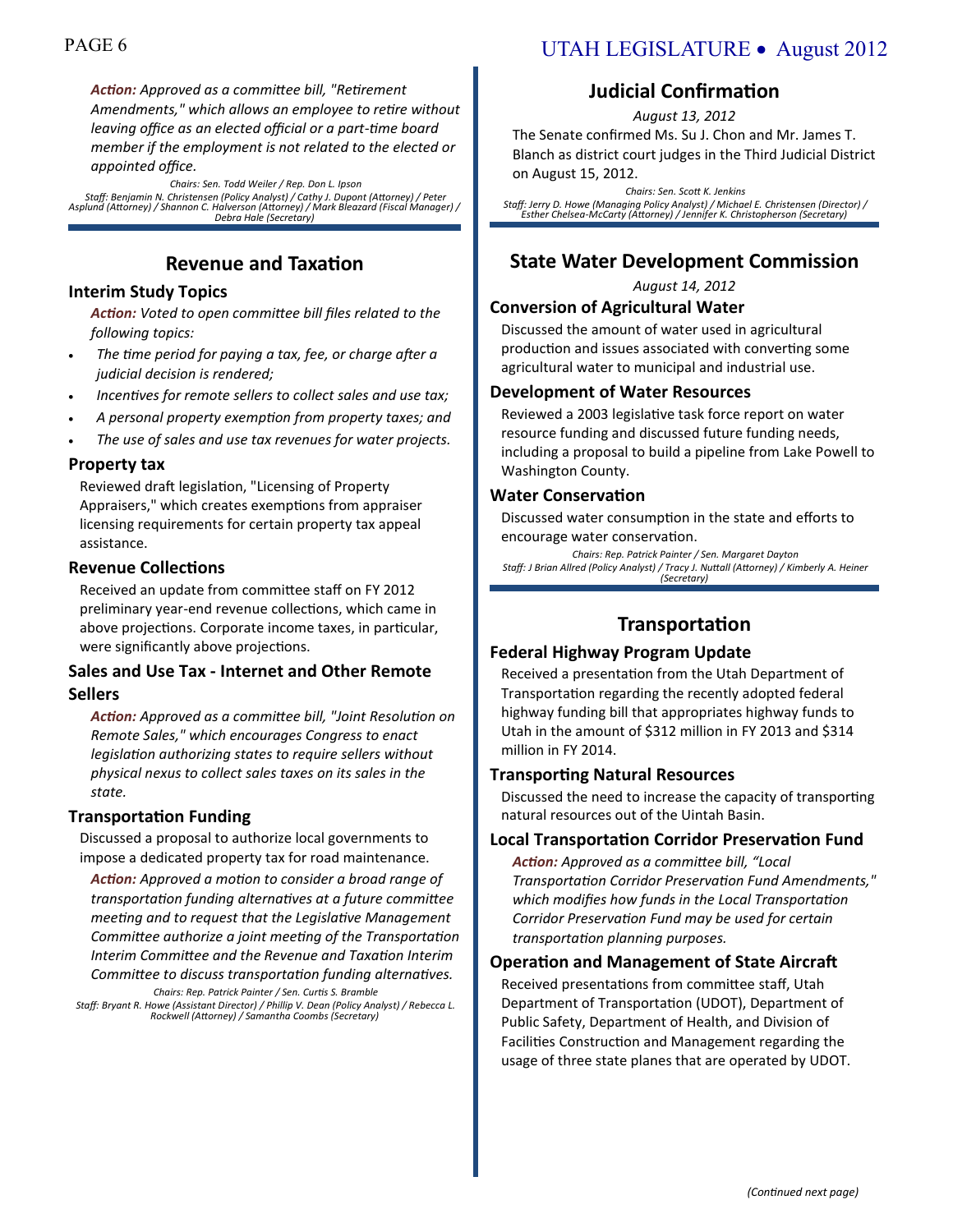### **Unified Transportation Plan**

Received a presentation from Utah Metropolitan Planning Organizations regarding Utah's Unified Transportation Plan, 2011–2040. The plan addresses state and local roads as well as transit. It also considers the need for new transportation capacity and the preservation,

maintenance, and operation of transportation facilities. *Chairs: Rep. Bradley M. Daw / Sen. Kevin T. Van Tassell Staff: Leif G. Elder (Policy Analyst) / Shannon C. Halverson (Attorney) / Tracey Fredman (Secretary)*

### **Veterans Reintegration Task Force**

*July 6, 2012* 

### **Services Needed for Veterans**

Received reports from branches of the United States military and veterans organizations in Utah about services that veterans need in order to successfully reintegrate into civilian life. Those needs include employment, education, health care, and counseling.

### **State Care Agency Services for Veterans**

Received initial reports from task force members who are also state agency heads about the types of services their agencies provide to veterans, including health care, human services, education, judiciary, and work force services.

*(Continued next column)*

### PAGE 7 INTERIM HIGHLIGHTS • August 2012

#### *July 31, 2012*

### **State Agency Services for Veterans**

Received reports from certain state agencies, including the Department of Veteran's Affairs, the Department of Workforce Services, and the Transition Assistance Advisor / Employer Support Group for the Utah National Guard. The reports highlighted the need for additional data about the number of veterans in the state, those seeking and receiving state services, and the difficulties veterans encounter in the process.

### **Need and Services Subcommittee Formation**

Discussed and created two subcommittees for organizational purposes. Subcommittees are charged with identifying, consolidating, and recommending how to identify and address veteran reintegration issues.

*Chairs: Rep. Paul Ray / Sen. Peter C. Knudson*

*Staff: Richard C. North (Policy Analyst) / Esther Chelsea-McCarty (Attorney) / Tracey Fredman (Secretary)*

### **Legislative Staff Awards**

Staff Achievement Awards are presented at the National Conference of State Legislatures (NCSL) Annual Summit to recognize staff excellence in supporting the work of their state legislatures and strengthening the legislative institution. These awards are sponsored by the Legislative Staff Sections and the Education Staff Network. This year, at the Chicago NCSL Annual Summit, three awards honored staff members of the Office of Legislative Research and General Counsel:

### **Legislative Health Staff Network**

The Legislative Health Staff Network recognized Mark Andrews, Office of Legislative Research and General Counsel, for his excellent service in expanding a solid base of knowledge among legislative staff, helping to design structures and processes for exchanging information for legislative health policy staff to be more effective, and for helping to create a network of colleagues and experts in the field fostering cooperative efforts to guide health policy.

### **Legislative Research Librarians Staff Section**

The Legislative Research Librarians Staff Section recognized Shelley Day, Office of Legislative Research and General Counsel, for her dedicated service to the Utah Legislature and outreach efforts to promote legislative information and involvement for legislators, citizens, and students in various roles as Utah's coordinator of the NCSL Legislators Back to School Program, legislative liaison and webmaster, and chair of NCSL Legislative Research Librarians.

### **Research and Committee Staff Section**

The Research and Committee Staff Section recognized John Cannon, former Managing Policy Analyst of the Office of Legislative Research and General Counsel , for his superior work as Managing Policy Analyst and for 20 years of service providing staff support to various legislative committees, including the areas of Political Subdivisions, Government Operations, Rules, and Redistricting.